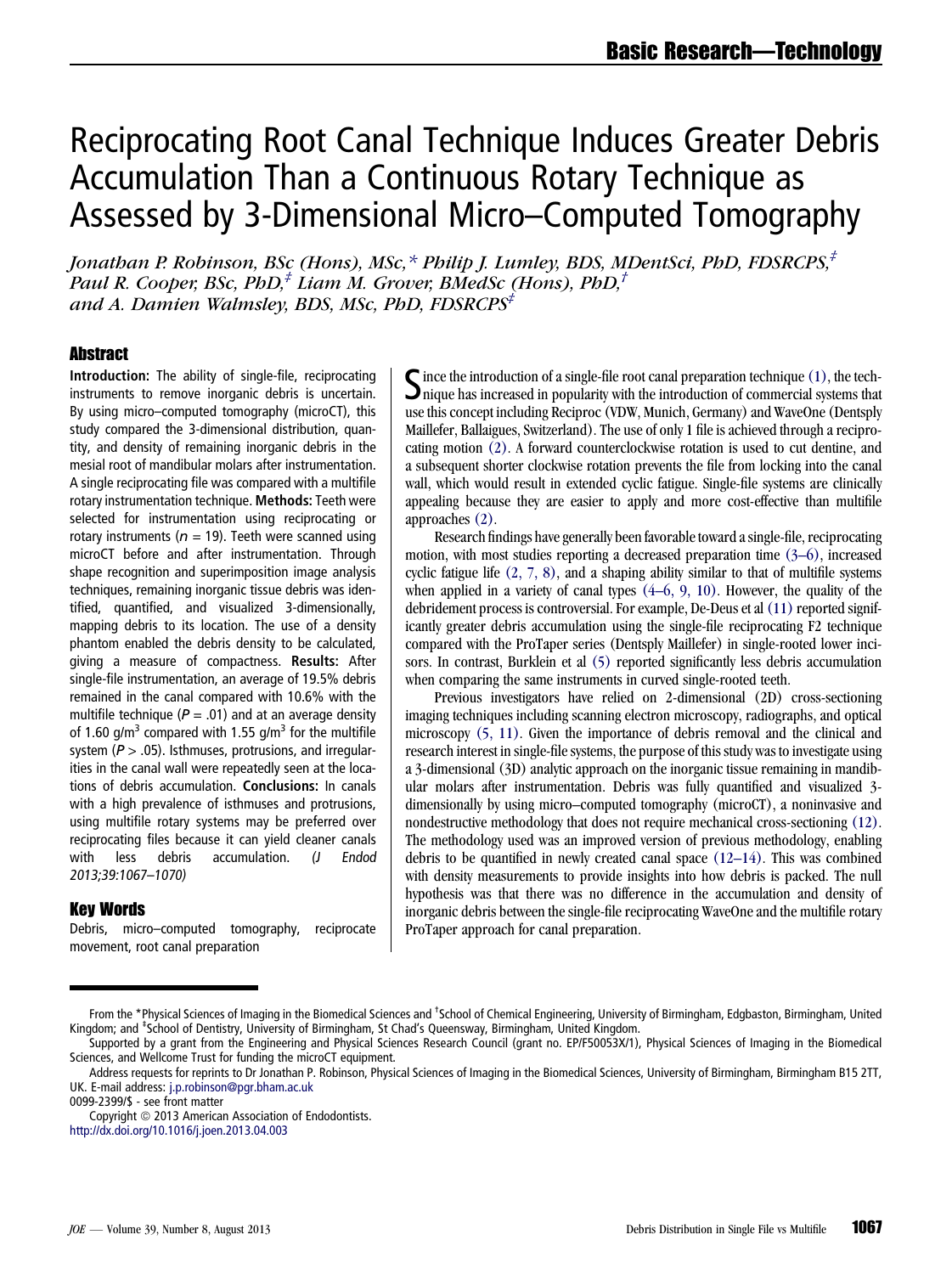# <span id="page-1-0"></span>Materials and Methods Tooth Selection and Preparation

Mandibular molar teeth were obtained from the School of Dentistry's collection of extracted teeth. Teeth were preserved at  $-20^{\circ}$ C before use and subsequently stored in a 0.1% thymol humid environment to maintain hydration [\(15\).](#page-3-0) Ethical approval was obtained (consent no: 09/H0405/33, BBC CLRN RM&G Consortium Trusts, UK).

Anatomic images were acquired by microCT (Skyscan 1172; e2v technologies plc, Chelmsford, UK), and biological variation was minimized by selecting teeth with complete isthmuses as described by Weller et al [\(16\)](#page-3-0). Teeth having continuous isthmuses were divided into 2 groups consisting of at least 19 teeth per group, which underwent the same treatment procedure. The first group was instrumented using the WaveOne and the second with the ProTaper universal series. Lengths of the canals were measured from the anatomic images using CTAn (e2v technologies plc). Mesial canals were identified and negotiated to length by a clinician who had no prior knowledge of the canal morphology. All teeth were accessed using a 501 diamond bur (Dentsply, Addlestone, UK) and prepared to length using a crown-down technique. A glide path was established to size 15. Teeth were irrigated with 6% aqueous sodium hypochlorite (Vista Dental, Racine, WI) with a 27-G needle (Monoject; Tyco Healthcare, UK Ltd, Gosport, UK). After preparation, teeth were rescanned by microCT, and debris was quantified by an image analyst with no prior knowledge of each treatment group.

#### Rotary and Reciprocating Instrumentation

For the rotary group, canals were prepared using ProTaper files from Dentsply. Canals were shaped to length with Shapers 1 and 2 files and continued with Finishers 1 and 2 to ½ mm and 1 mm short of the working length. One milliliter of irrigant was applied immediately after creation of a glide path and shaping with each file. For the reciprocating instrumentation group, canals were shaped with a WaveOne Primary file (Dentsply) to two thirds of the length and finally to the full length. One milliliter of irrigant was applied after creation of the glide path and 2 mL after each usage of the Primary file.

# Image Acquisition and Analysis

Teeth were scanned and analyzed using microCT as described by Robinson et al [\(12\)](#page-3-0). Entire lengths of teeth were scanned at 89 kV, 110  $\mu$ A, at an isotropic resolution of 13.6  $\mu$ m. Teeth were scanned both before and after instrumentation. Original canal space occupied by dentine after instrumentation was identified using a co-registration approach, and debris in newly created canal space was identified by its shape through mathematic morphology. Co-registration was performed with 3D Slicer 3.6 (available from <http://www.slicer.org/>) and the other steps in Matlab 7.8.0.347 (The MathWorks, Cambridge, UK). Debris was calculated as a percentage of total debris remaining in the canal after instrumentation.

Hydroxyapatite phantoms of 1.21, 1.29, 1.40, and 1.56  $g/m<sup>3</sup>$  were synthesized as described by Mobasherpour et al [\(17\)](#page-3-0). They were then used to obtain a calibration curve having an  $r^2$  value of 0.955. Debris was identified as previously, and the average voxel density was calculated.

# Statistical Analysis

Normality plots and a Lilliefors test indicated that the 2 datasets of debris accumulation each followed a normal distribution. The Levene test indicated that the variances were unequal, and, therefore, a 2-sample  $t$  test for unequal variances was used to test for statistical significance of debris accumulation. Because debris density data did not follow a normal distribution, a nonparametric test was used.

# **Results**

The reciprocating instrument left an additional 8.9% debris in the canals, which was statistically significant compared with the continuous rotary instrument ( $P = .01$ , Fig. 1). Debris accumulated in these teeth at an average density of 1.60 g/m<sup>3</sup> compared with 1.55 g/m<sup>3</sup> for the reciprocating multifile system  $(P > .05)$ . 3D representative debris maps display accumulation ([Fig. 2\)](#page-2-0) and visually agree with the quantitative results (Fig. 1). The majority of the debris was detected in uninstrumented regions of the teeth including protrusions in the canal wall



**Figure 1.** (A) A bar chart showing the amount of canal space converted into debris after rotary and reciprocating instrumentation  $(n = 19)$ . (B) A bar chart showing the percentage debris accumulation for these 2 techniques ( $n = 19$ ). This result was statistically significant ( $P = .01$ ).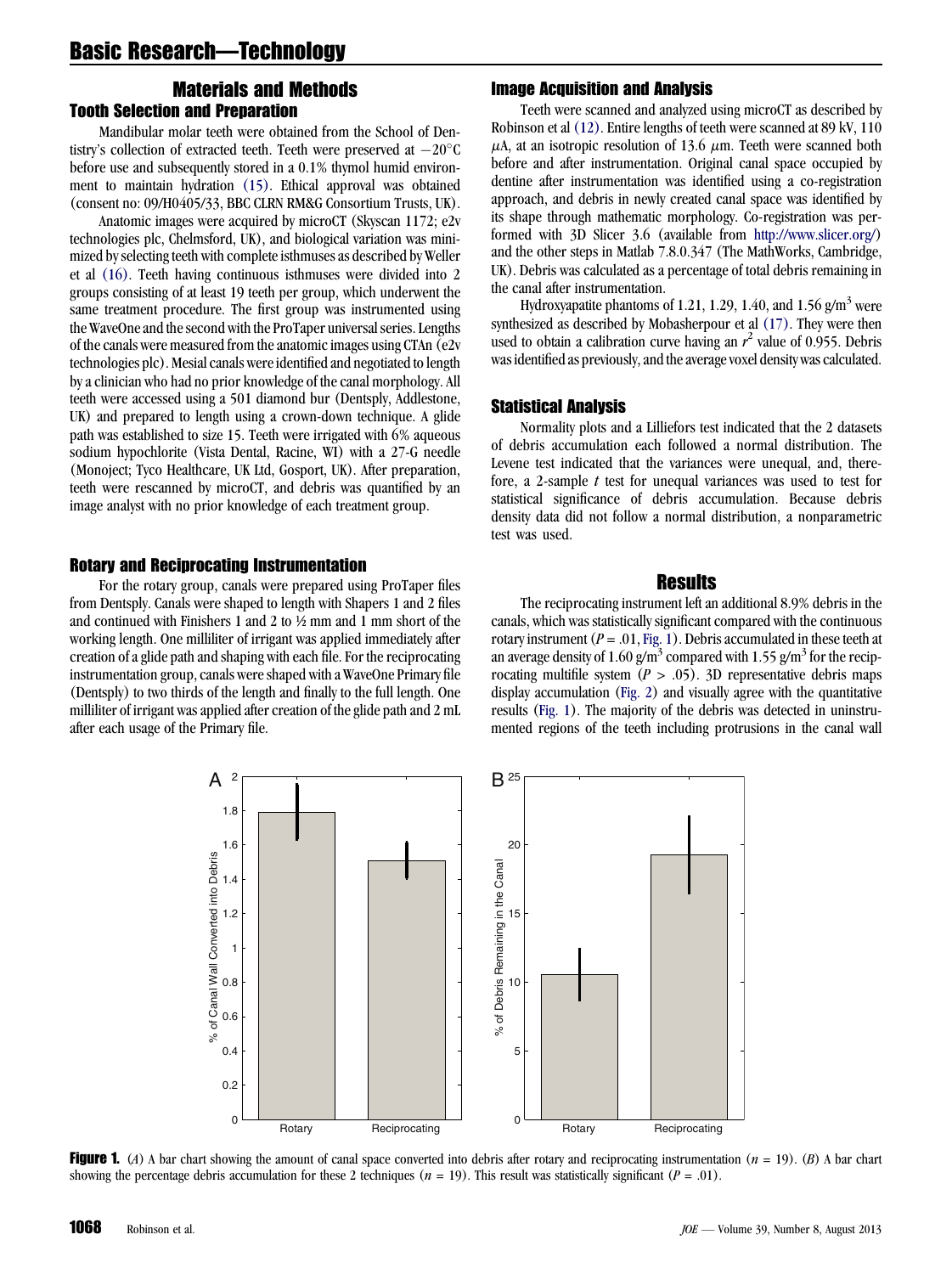<span id="page-2-0"></span>

Figure 2. (A and B) Representative images of the 3D models show the location of debris within canals. The canal space is shaded gray and the debris white. A corresponding transverse slice is a microCT reconstructed image, and the white dotted line shows its approximate location in the model. Canals instrumented with (A) rotary and (B) reciprocating files are shown. Scale bars represent 1000  $\mu$ m. (C) Photograph of a silicone model and a corresponding microCT slice at the location of the dotted line. Debris was pushed into the channel by use of a wire until it had been compacted at a similar density to that in native teeth.

and isthmuses (Fig. 2). Rotary and reciprocating instruments both converted similar amounts of canal wall to debris  $(P > .05, Fig. 1)$  $(P > .05, Fig. 1)$ .

# **Discussion**

Although single-file reciprocating systems have been shown to offer advantages over multifile rotary systems, this study shows a statistically significant shortcoming, which may have previously been overlooked by clinicians and researchers. With the single-file system, greater amounts of debris were packed laterally in isthmuses and protrusions, and this may be a clinically significant finding because this debris may harbor bacteria [\(18, 19\),](#page-3-0) which are capable of reinfecting the tooth. Although density in debris was not statistically different between the techniques, debris was densely packed into the canals. To show how densely packed debris is in a canal, Figure 2 demonstrates how a canal model is distorted after an attempt to reproduce this density in a 200- $\mu$ m silicone canal model. The debris may be so tightly packed with rotary motion that it is difficult to achieve a greater amount of packing with the reciprocating approach. Data from this study are in agreement with De-Deus et al [\(11\)](#page-3-0) who compared reciprocating and rotary techniques on a single-rooted canal. Burklein et al [\(5\)](#page-3-0) showed that rotary ProTaper instrumentation resulted in greater debris and acknowledged the reason for this might be that the ProTaper technique created more debris initially. Burklein et al used the ProTaper F3, whereas this study used the ProTaper F2. Both ProTaper F2 and WaveOne Primary have a similar profile; both have an 8% taper and a 0.25-mm tip and, therefore, create a similar amount of debris as shown in [Figure 1](#page-1-0). Further work is necessary to identify the reasons for a greater volumetric packing although they are likely to be

multifactorial. For instance, the continuous forward motion of the rotary file enables constant exit of debris up the flute of the file; however, each backward motion of the reciprocating file might provide the opportunity for debris to build up in protrusions and isthmus areas. In addition, the reciprocating motion of the file may not allow the blade to cut into the dentine as cleanly, resulting in a burnishing-type effect [\(20, 21\)](#page-3-0) and pushing debris into recesses and isthmuses. Differences also exist in how the rotary and reciprocating files prepare canals. The rotary shaper files cut mostly in the coronal two thirds, whereas the rotary finishers cut mostly in the apical third. However, the reciprocating file continues to cut along its length, with file engagement increasing as canal penetration continues. Thus, when the tip reaches the apical two thirds, the coronal part is still being shaped. Consequently, the file may work against itself in extracting debris from the tooth. It is also worth noting that the rotary group was irrigated more frequently although the same volume of irrigant was used in both groups. Debris may have less opportunity to accumulate in a tooth that is more frequently irrigated.

Apart from an improved understanding and optimization of instrumentation, debris might be more effectively managed by postinstrumentation methods such as ultrasonic cleaning, which showed superior debris removal in large lateral canals [\(22, 23\)](#page-3-0). Future work might enable optimization of this approach for problematic regions.

Debris accumulation has been assessed using a number of different methods including optical microscopy, scanning electron microscopy, radiology, and weight loss [\(5, 11, 24\).](#page-3-0) The greatest benefit of using microCT compared with other techniques is that it is nondestructive. The same sample can be repeatedly scanned and treated, enabling differences to be truly visualized and quantified.